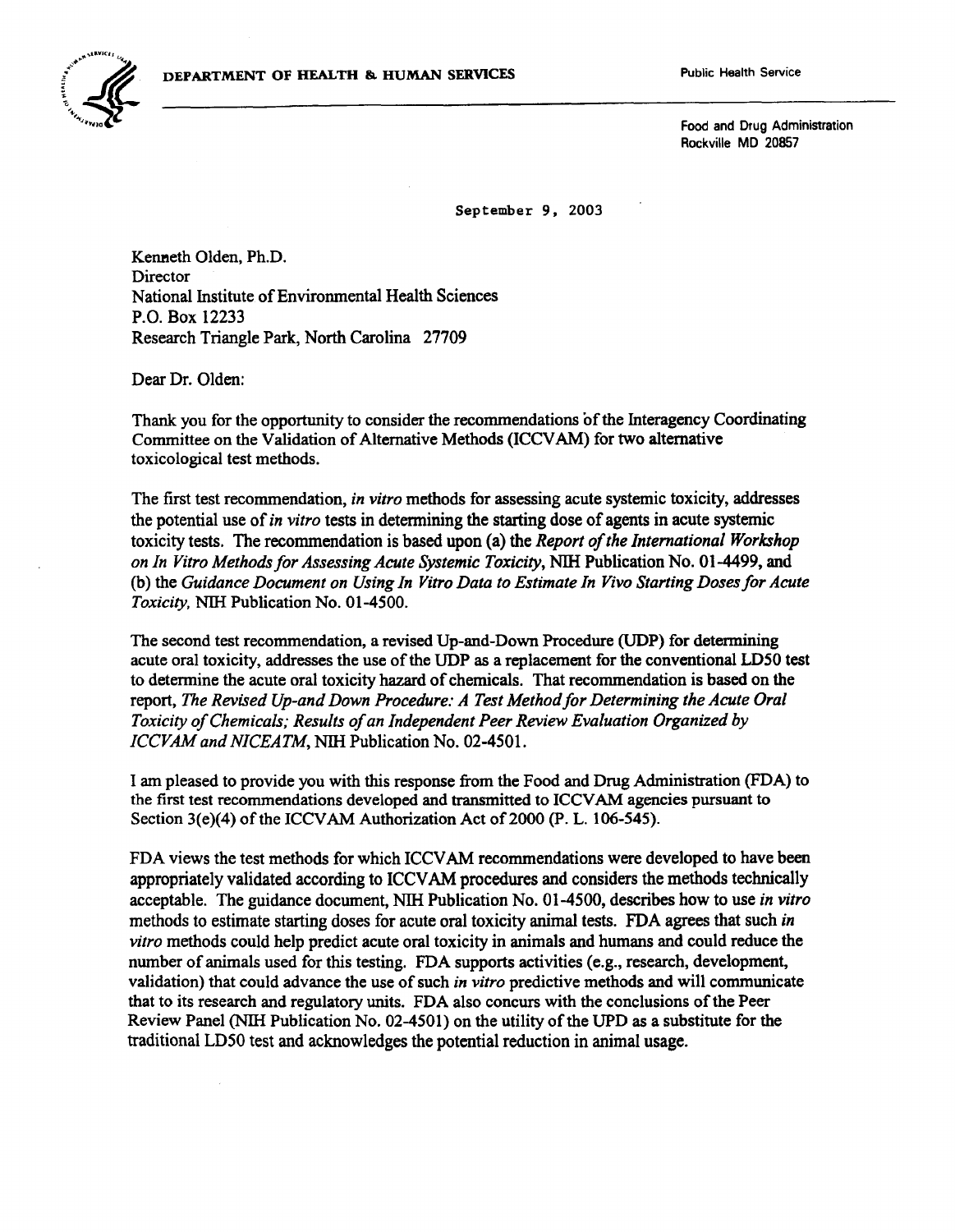Page 2 - Kenneth Olden, Ph.D.

UPD as a substitute for the traditional LDSO test and acknowledges the potential reduction in animal usage.

In meeting its regulatory mandate to promote and protect public health, FDA generally seeks toxicity information in order to assess a complete toxicological profile and determine a no observed effect level rather than lethality. Thus, FDA does not issue guidance documents for industry that specifically solicit data from LD50 or lethality tests. This is exemplified by the enclosed *Federal Register* notice of October 11, 1988, 53 FR 39650. Although FDA does not request acute lethality data or LD50 data, it recognizes that these ICCVAM-recommended alternative methods may have regulatory utility for those agencies that have a need for such data. The use of such methods should be encouraged to minimize the numbers of animals used and the extent of lethality.

FDA is fully committed to ICCV AM and the ICCV AM process, as shown by the energetic participation of representatives from each of FDA's research and regulatory centers and offices. FDA's dedicated ICCV AM members include Dr. Leonard Schechtman ofthe National Center for Toxicological Research (NCTR), Chair ofiCCVAM; Dr. William Allaben (NCTR), Dr. Atin Datta (Office of Regulatory Affairs), Dr. Suzanne Fitzpatrick (Office of the Commissioner), Dr. David Hattan (Center for Food Safety and Applied Nutrition), Dr. Abigail Jacobs (Center for Drug Evaluation and Research), Dr. Devaraya Jagannath (Center for Veterinary Medicine), Dr. Raju Kammula of the Center for Devices and Radiological Health (CDRH), Dr. Richard McFarland (Center for Biologics Evaluation and Research), Dr. Martha Moore (NCTR), and Dr. Melvin Stratmeyer (CDRH).

The role played by ICCVAM is a unique one. FDA looks forward to its continuing involvement in important and far-reaching ICCV AM activities.

Sincerely,

 $\sqrt{s}$ 

Mark B. McClellan, M.D., Ph.D. Commissioner of Food and Drugs

Enclosure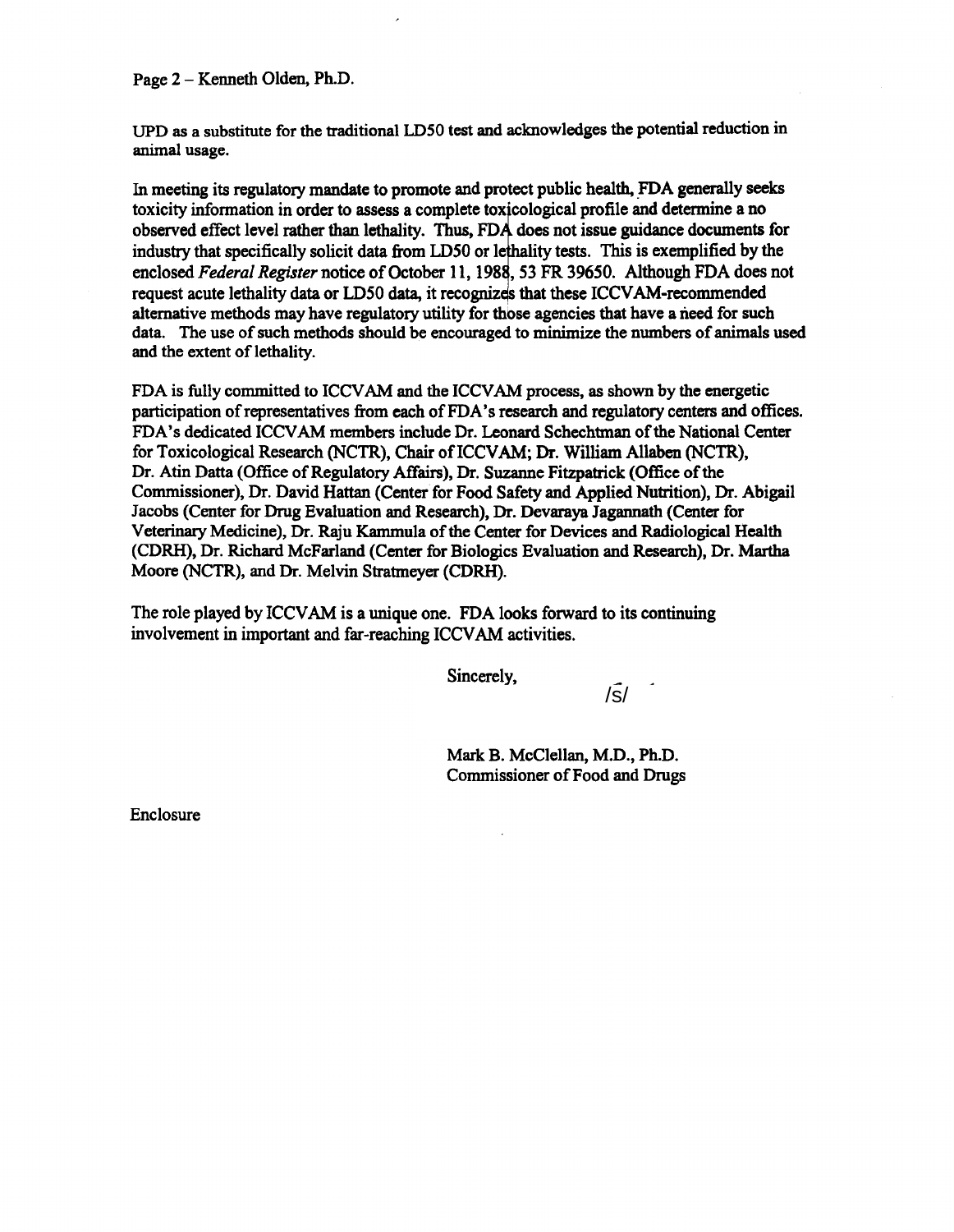# 2of2DOCUMENTS

# DEPARTMENT OF HEALTH AND HUMAN SERVICES

# Food and Drug Administration

# AGENCY: Food and Drug Administration.

[Docket No. 86P-0224]

# *53FR 39650*

October 11, 1988

LD 50 Test Policy ACTION: Notice.

SUMMARY: The Food and Drug Administration (FDA) is issuing this general statement of policy concerning the use ofthe "classical" LD 50 test by the agency. That test is not an FDA-required procedure for determining safety, and its use is not part of agency testing policy. This general statement of policy is being issued in response to a citizen petition (86P-0224/CP) submitted on May 15, 1986, by the American Society for the Prevention of Cruelty to Animals and other animal welfare organizations requesting FDA to issue a regulation or regulations concerning the subjects addressed by this policy and by other agency pronouncements on the "classical" LD 50 test.

ADDRESS: Comments on this general statement of policy should be submitted to the Dockets Management Branch (HFA-305), Food and Drug Administration, Rm. 4-62, 5600 Fishers Lane, Rockville, MD 20857. FOR FURTHER INFORMATION CONTACT: Richard P. Bradbury, Center for Veterinary Medicine (HFV-4), Food and Drug Administration, 5600 Fishers Lane, Rockville, MD 20857, 301-443-4557.

TEXT: SUPPLEMENTARY INFORMATION: As a part of FDA's responsibility for administration of the Federal Food, Drug, and Cosmetic Act (the act), the agency is required to evaluate safety data submitted in support of applications for research or marketing permits for products regulated by FDA, including new drugs, biological products, new animal drugs, food additives, color additives, and certain medical devices intended for human use. Because it is unreasonable that people be exposed to substances whose safety has not been established, initial safety studies, by necessity, are conducted on animals.

Safety testing has evolved over several decades. Some useful tests have been modified and retained; other safety tests have become recognized as being inappropriate or unnecessary. An example ofthe latter category is the "classical" LD 50 test. The "classical" LD 50 test requires large numbers of animals (usually rodents), ranging from 60 to more than 120 animals per test substance. Large numbers of animals are needed to attain a statistically precise median number with 95 percent confidence limits. Normally, the "classical" test uses six dose levels with five animals per sex per dose level. Following the receipt of a dose, all animals are observed over a period of 14 days for signs of toxicity and other effects.

The "classical" LD 50 test became generally accepted during the 1930's for standardization of toxic plant and biological extracts and other chemicals. Subsequently, FDA incorporated it into its acute toxicology testing requirement for new compounds. When the "classical" LD 50 test became generally recognized as unnecessarily precise, the agency ceased to require such data. In 1985, the agency revoked its only regulatory requirement for that test (See the Federal Register of May 10, 1985 *(50 FR 19675)),* eliminating the requirement of the "classical" LD 50 test for batch comparison of three antitumor antibiotics and providing for nonbiological alternative means of assessing batches of these antibiotics.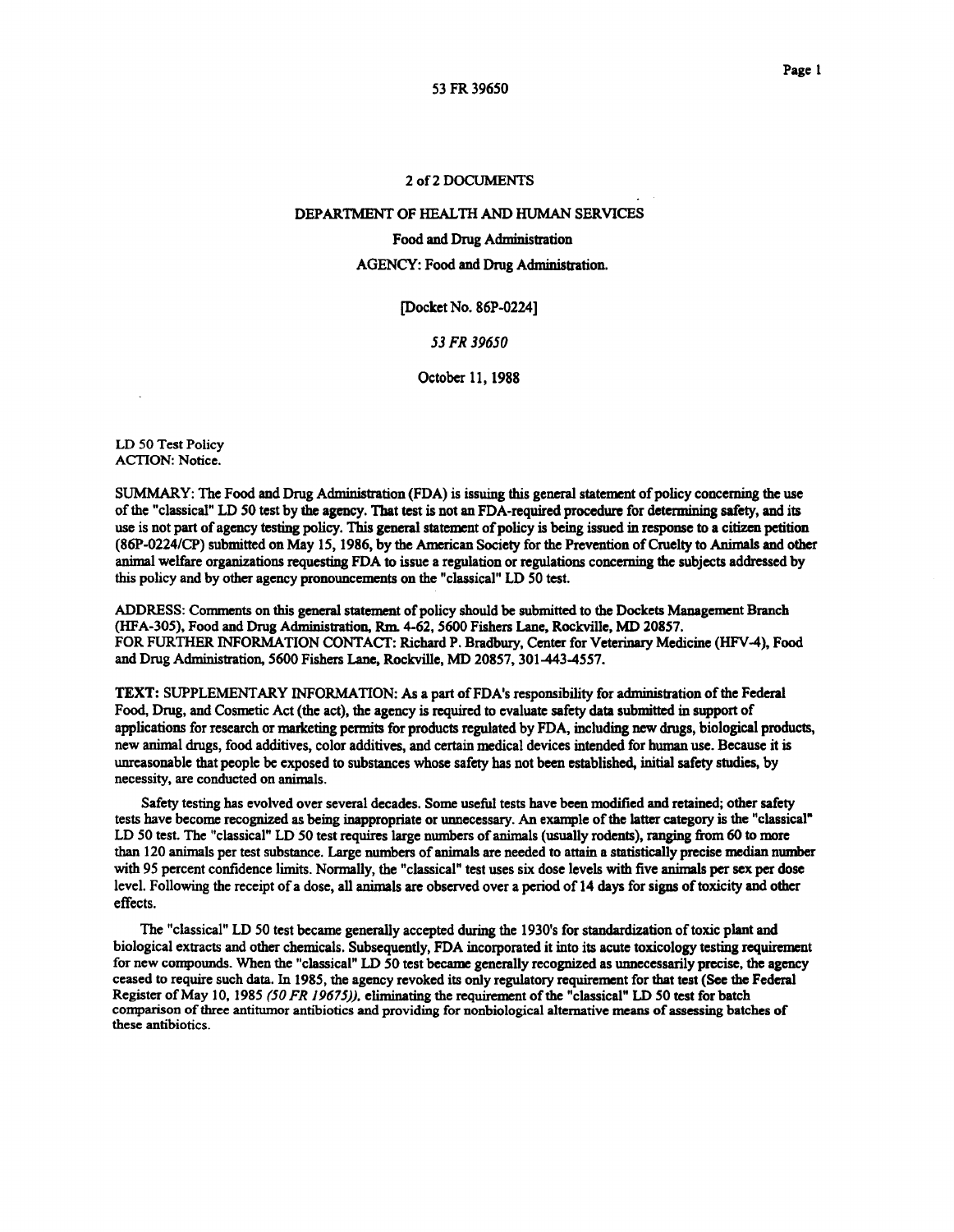#### 53 FR 39650

For several years, FDA has initiated or participated in activities to clarify that the "classical" LD 50 test is not an FDA-required procedure for determining the safety of products regulated by the agency, and that its use is not part of agency testing policy. In 1983, the agency sponsored an Acute Studies Workshop (Ref. 1), which was open to the public, to discuss agency testing requirements including the uses of and the rationale for LD 50 tests in acute toxicity studies. The discussions at the workshop revealed that although FDA regulations require acute toxicity data for new compounds, they do not require that such data include the results ofthe "classical" LD 50 test.

In January 1984, the agency established a Steering Connnittee on Animal Welfare Issues to determine, among other things, whether FDA was indirectly perpetuating the use ofthe "classical" LD 50 test. The Conunittee's Final Report to the Conunissioner, Food and Drug Administration (Ref. 2) discusses this issue in great detail. The report concludes that, in general, the agency does not directly or indirectly perpetuate the use ofLD 50 determinations by statistically precise methods. The report also concludes that the "classical" LD 50 test was not required by FDA in quality control procedures (with the exception noted above), and that its use is not encouraged in agency testing policy for assessing the acute toxicity of new chemicals.

On May 15, 1986, in a citizen petition (86P-0224/CP) submitted by the American Society for the Prevention of Cruelty to Animals and 20 cosponsors, petitioners requested that FDA issue regulations to:

1. Require all FDA centers to promptly complete revisions of guideline test protocols for acute toxicity, making clear that the "classical" LD 50 test is not an FDA-required procedure for determining safety, and that data gathered from the "classical"LD 50 test will not be used or considered by FDA for determining safety of compounds, drugs, or products, after 1 year from the date of promulgation of the regulation or regulations;

2. Inform all persons submitting acute toxicity data to FDA that the "classical" LD 50 test is no longer considered scientifically necessary, wastes animal life, and is not required; and that the "classical" LD 50 test will not be used by FDA for determining safety after 1 year from the date of promulgation of the regulation or regulations;

3. Describe and defme acceptable alternative testing methods to replace the "classical" LD 50 ; and

4. Prohibit FDA from using or conducting the "classical" LD 50 test within its own centers including, but not limited to, the National Center for Toxicological Research.

In a letter dated November 12, 1986 (Ref. 4), the agency denied the petition on the grounds that regulations are neither appropriate nor necessary to grant the reliefrequested. The agency denied petitioners' first and second requests insofar as they sought to bar FDA from accepting or reviewing data from the "classical" LD 50 test. Under the act, the agency may not refuse to accept or review data, including acute toxicity data from the "classical" LD 50 test, ifthey are relevant to a decision FDA must make on the safety of a regulated article. For example, the agency could not refuse to accept or review acute toxicity data showing a significant histopathological change in an internal organ resulting from the administration of one nonlethal dose of a noncorrosive compound. Thus, FDA cannot revise guideline test protocols or regulations to state that it will never use or consider any "classical" LD 50 data in making safety determinations. The agency stated, however, that it would publish in the Federal Register a notice explaining that the "classical" LD 50 test is not a required procedure for use in safety determinations within the agency. FDA further stated that it had been and would be imlementing most of the requests by policy statements, guideline modifications, and other publications, and in discussions with representatives of regulated industry, rather than by regulations.

The scientific community agrees that the "classical" LD 50 test is not necessary for determining acute toxicity. In agreement, FDA has adopted the policy that the "classical" LD 50 test is not a required toxicity study. The agency supports efforts to eliminate continued conduct of the "classifical" LD 50 test and to reduce the numbers of animals used in acute toxicity testing without sacrificing information necessary in the interest of human safety.

This policy will be further emphasized by the agency through its inclusion in the FDA StaffManual Guide, in agency safety testing guidelines, in agency publications, and through discussions by agency officials and personnel with representatives of the regulated industry, as appropriate. References

The following information has been placed on display in the Dockets Management Branch (HFA-305), Food and Drug Administration, Rm. 4-62, 5600 Fishers Lane, Rockville, MD 20857, and may be seen by interested persons between 9 a.m. and 4 p.m Monday through Friday.

1. "Report on Acute Studies Workshop Sponsored by the Food and Drug Administration," November 9, 1983.